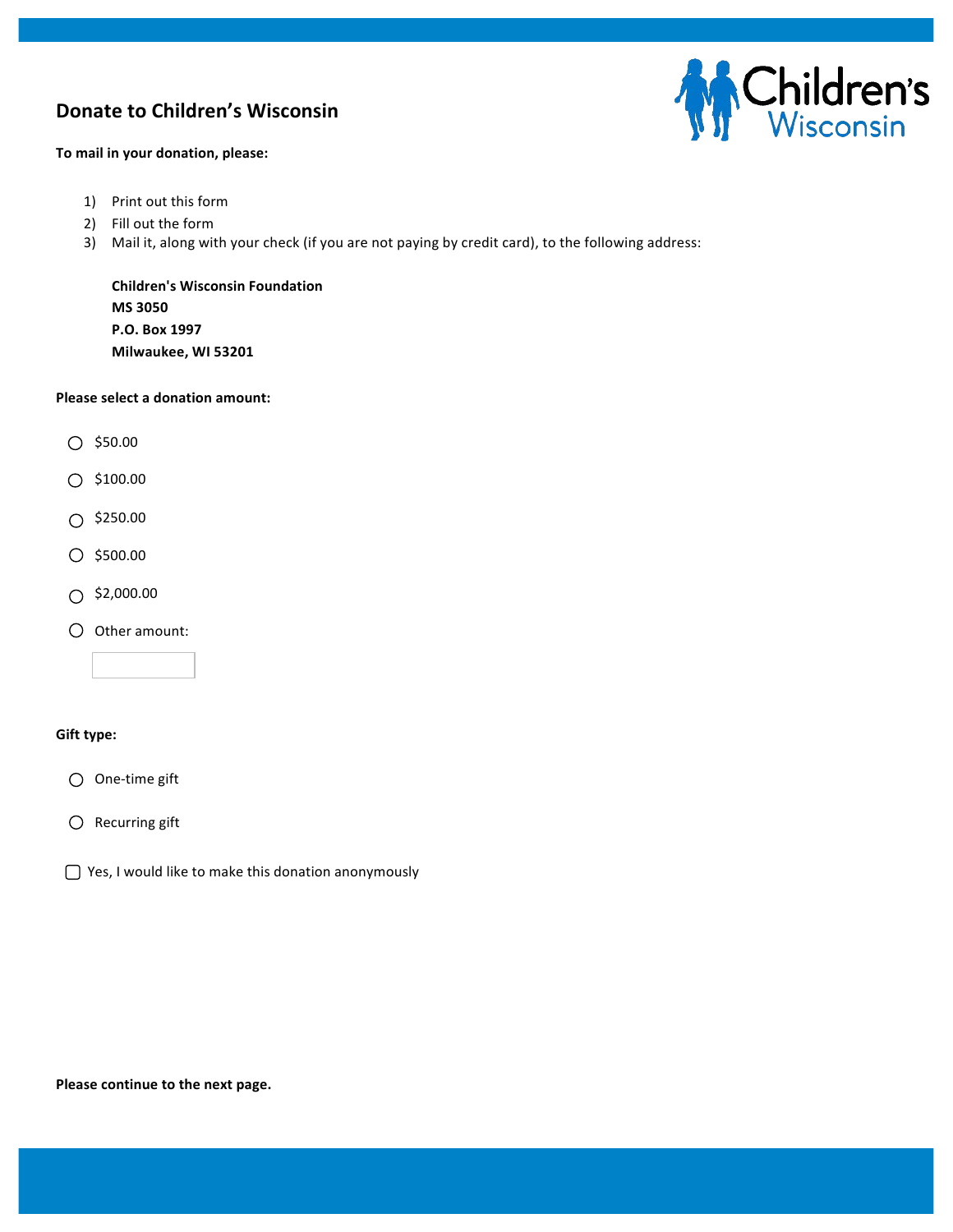$\bigcap$  Yes, this is an honor or memorial gift

## **Honor gift type:**

| In Memory of                     | In Honor of |
|----------------------------------|-------------|
| Honoree name:                    |             |
| Notification recipient name:     |             |
| Notification recipient street 1: |             |
| Notification recipient street 2: |             |
| Notification recipient city:     |             |
| Notification recipient State:    |             |
| Notification recipient ZIP:      |             |

## **Estate planning:**

 $\bigcap$  Yes, I have already included Children's in my estate plan.

 $\bigcap$  Yes, I would like information on supporting Children's after my lifetime.

## **Billing information:**

| First name:       |  |
|-------------------|--|
| Last name:        |  |
| Street address 1: |  |
| Street address 2: |  |
| City:             |  |
| State/province:   |  |

Please continue to the next page.